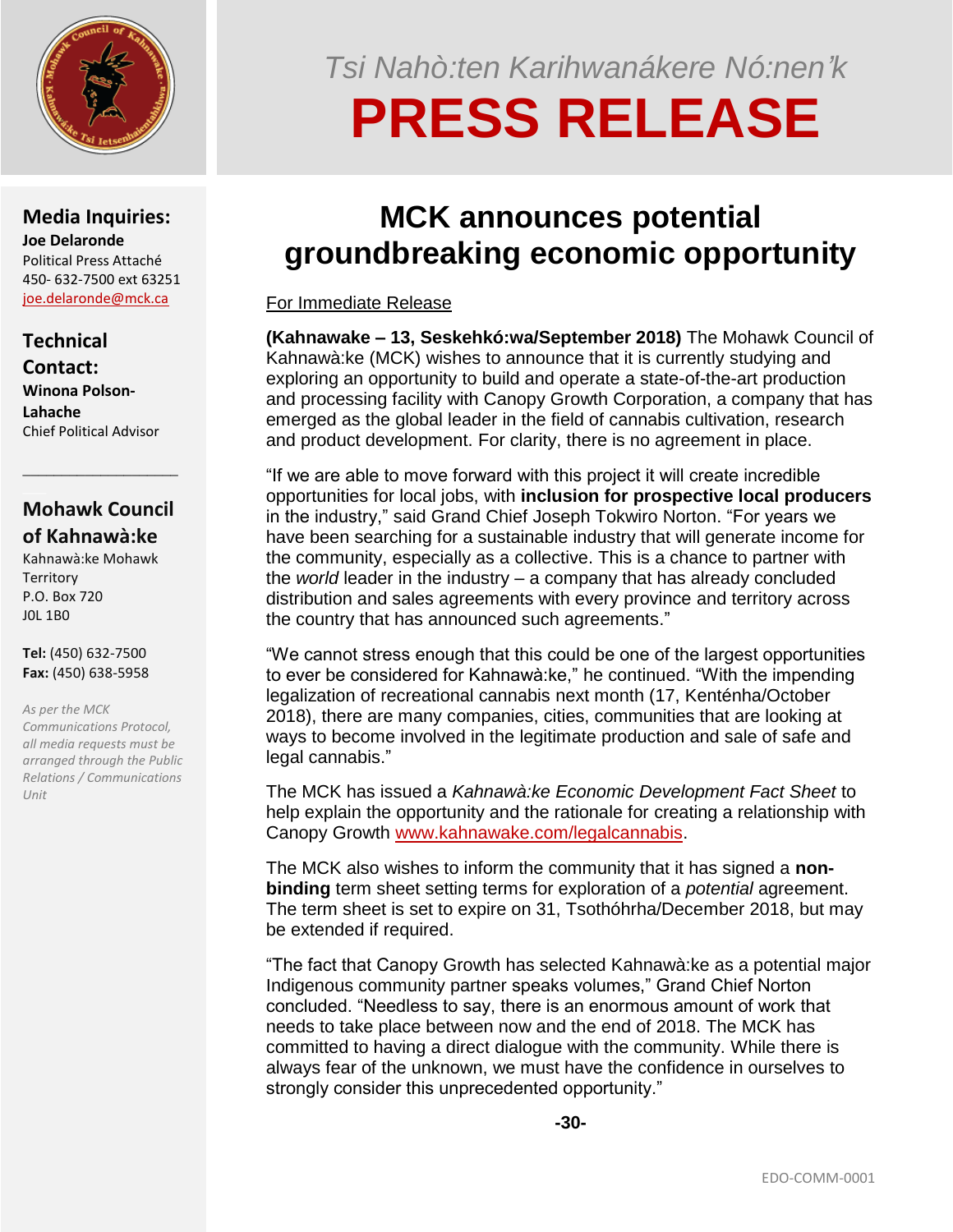

#### *Basis for the opportunity*

Our community relies almost entirely on external government funding and does not have an alternative or stable revenue stream to generate funds in order to provide quality communal services. In order to be able to fund the continued development of the community, the Mohawk Council of Kahnawà:ke (MCK) must identify various socio-economic initiatives to generate revenue. This project has been identified as a viable project to generate continuing wealth for the community and would be done in such a way as to ensure the health and safety of the community. This project is subject to community consultation.

#### *Greenhouse project*

The MCK is currently studying a partnership to establish a Health Canada licensed state-of-the-art greenhouse of at least 50,000 square feet, with an additional 20,000 square feet of post-harvesting space. The production facility would include a security perimeter and 24-hour surveillance.

The MCK is in discussions with Canopy Growth, a Canadian company that has emerged as the



global leader in cannabis cultivation, research, and product development. Canopy Growth would purchase up to 100% of the CANOPY GROWTH cannabis produced at the Kahnawà:ke facility.

> Canopy Growth is a leader in the field of medical cannabis with established brands and sales channels and provides a tremendous

opportunity to generate revenue for the community and add a significant number of jobs.

#### *What is the proposed location for the site?*

Although no decision has been taken, various locations for a production facility are currently being explored. Sites with the necessary infrastructure and strategic location, away from residential and educational institutions, are streamlining the selection process. The site would occupy approximately 10-acres of land.

#### *What kind of community infrastructure is required to operate a greenhouse?*

A large-scale greenhouse requires a significant amount of power and utilities (such as water, highspeed internet and three-phase power), which is one of the reasons why a large-production facility could only be permitted for a community-owned facility. In other words, the Territory lacks sufficient utilities and infrastructure to host multiple large-scale production facilities. Canopy Growth has the expertise to develop workaround solutions to reduce the reliance on the community infrastructure. The MCK is also discussing with Canopy Growth to make a long-term investment in the community by investing in upgrades to the local water treatment facility.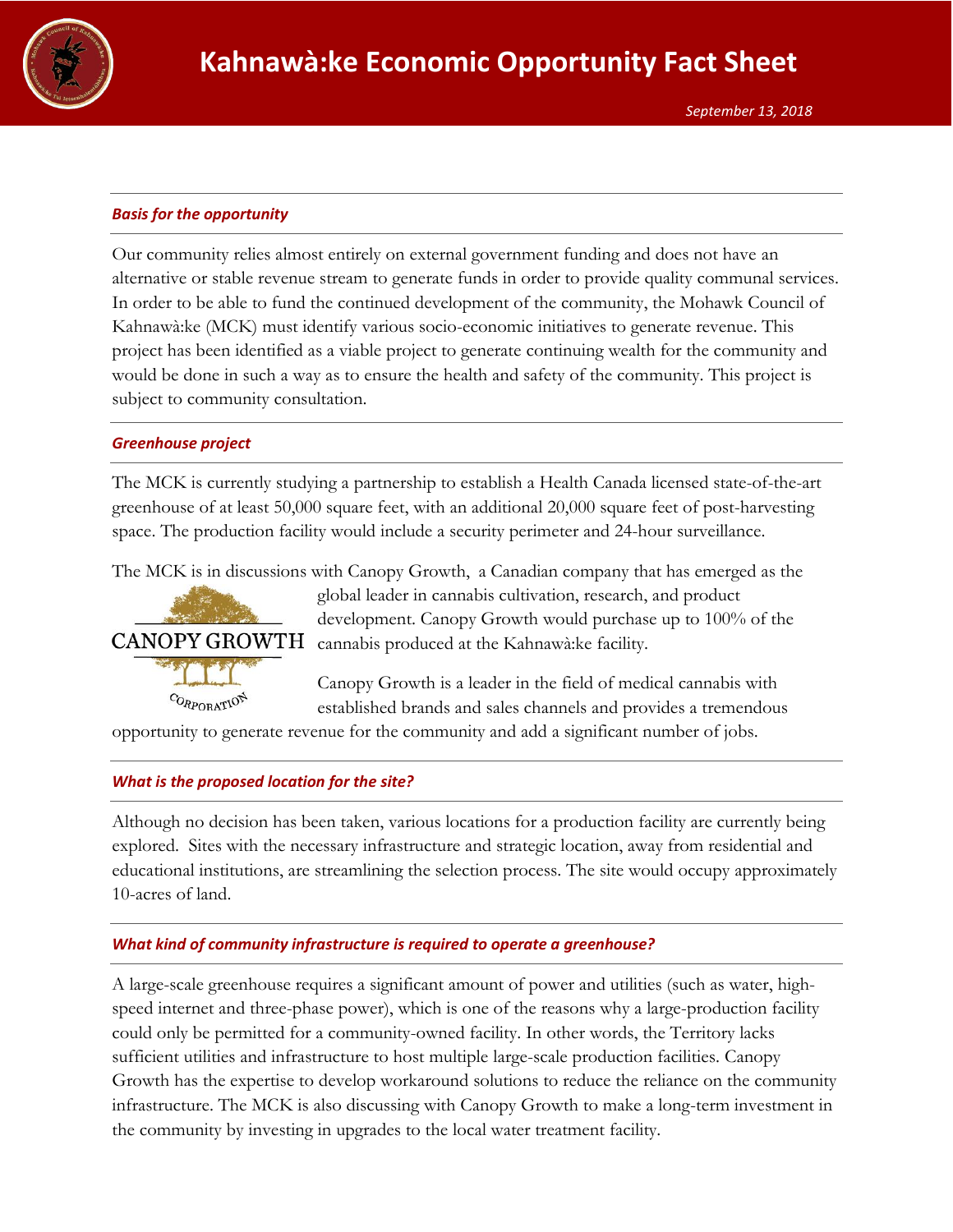

#### *Where would Kahnawà:ke's funding come from for the project?*

The capital construction and infrastructure for the project could potentially be funded by a combination of investments from:

- Canopy Growth
- Kahnawà:ke business development fund
- Bank financing
- Individual community members (Cannabis Bonds/Debt financing)

In other words, the MCK is currently considering the possibility for community members to help fund the community portion of the project. This would allow community members, who may not have the opportunity to obtain licenses under the *Cannabis Control Law* to invest in the local industry.

#### *Why did the MCK select Canopy Growth?*

The MCK was approached by many licensed, pre-licensed and unlicensed cannabis producers for investment on and off the Territory who wanted to partner with the community of Kahnawà:ke. All factors considered, the expertise, capital and guarantees provided by Canopy Growth provided the greatest benefit with the least amount of risk for the community.

Given the investment and the technical expertise required to operate a profitable licensed operation in this highly competitive industry, it became clear that the optimal solution for Kahnawà:ke would be to partner with an established global leader with established brands and sales channels. This approach significantly lowers the risk of the investment as well as significantly raising the sustainability of profits and prospects for long-term employment for the community.

#### *Why has Canopy Growth decided to partner with the MCK?*

Canopy Growth has selected the community of Kahnawà:ke because it wants to associate its brand with a vibrant Indigenous community. By partnering with the MCK, Canopy Growth would diversify its production activities while contributing to the economic development of the Mohawks of Kahnawà:ke as a collective. A collaboration of this nature in which a company the size of Canopy Growth partners with an Indigenous community can help bridge the gap between industry and Turtle Island's Original Peoples.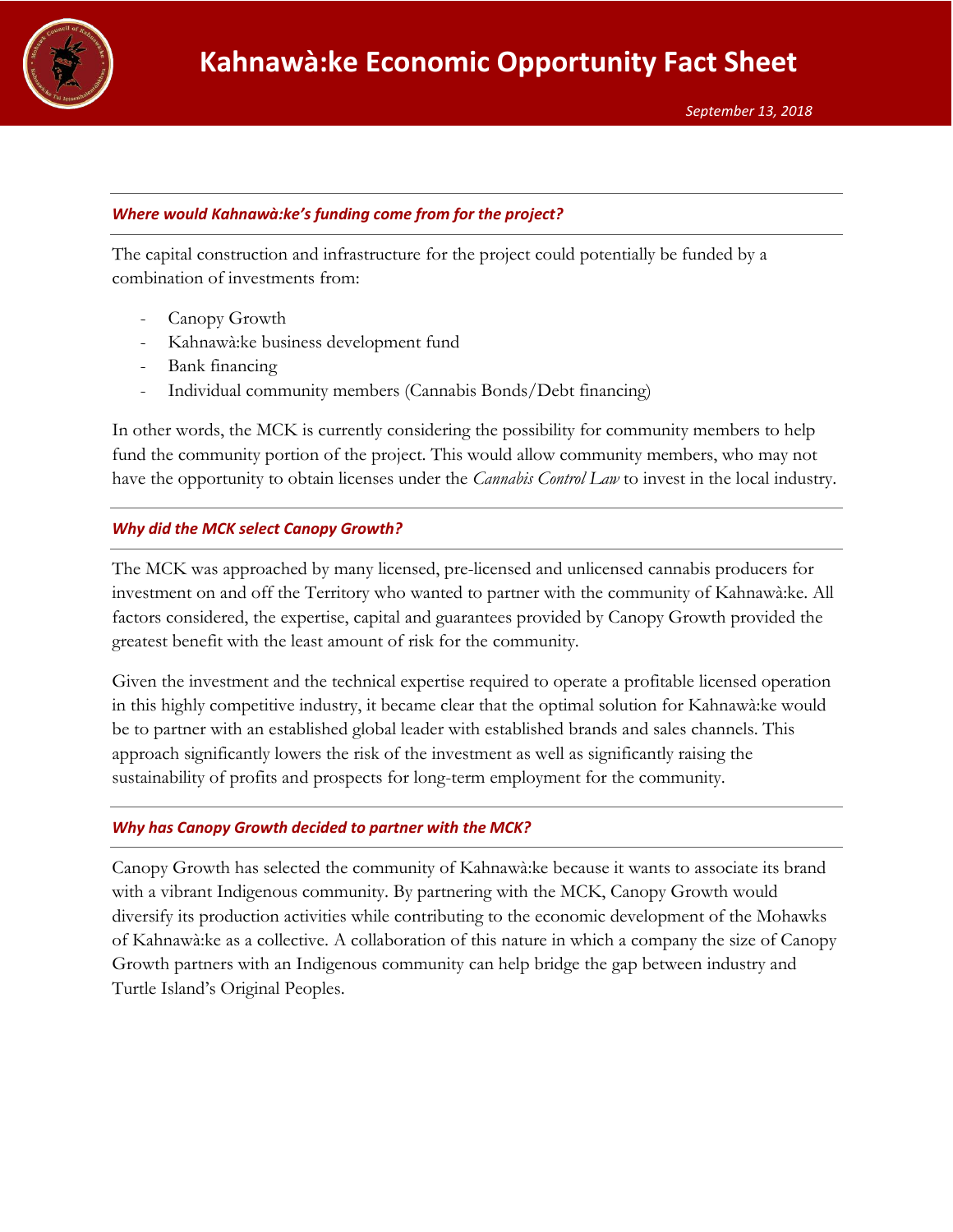

#### *Would this initiative create jobs for community members?*

The greenhouse is expected to create approximately 75 direct full-time jobs for Kahnawa'kehró:non and generate millions of dollars in revenue for community programming and services. Indirect employment would be created as a result of the preparation of the land and the construction of the facility, in addition to other spin-off benefits.

Tewatohnhi'saktha would have the opportunity to collaborate with Canopy Growth to offer training programs to assist Kahnawa'kehró:non who wish to work in the greenhouse. Canopy Growth has a tremendous interest in ensuring that all of the 75 jobs are held by community members and are committed to providing the required training to accomplish this goal.

#### *What would the revenue generated from this project be used for?*

First and foremost, funds would be allocated to supplement addiction treatment services and to raise educational awareness.

The MCK portion of the revenues would be used to support underfunded programs, projects and services, including those not supported by government funding.

#### *How would licensing work?*

The facility would be required to hold a local Kahnawà:ke license and follow Kahnawà:ke's internal licensing process.

The MCK and Canopy Growth would establish a partnership to operate the greenhouse. This partnership would also apply for the necessary Health Canada licenses, which would allow it to export the product off of the Territory. Without such a license, the product would not be permitted to be exported off of the Territory and would be unprofitable once recreational legalization occurs.

#### *Why invest in the cannabis industry?*

Although cannabis is currently legal with a prescription from a physician, the Government of Canada will legalize cannabis for all persons above the age of majority on October 17, 2018. The cannabis industry is expected to generate country-wide revenues of more than \$20 billion per year.

A growing number of Indigenous communities in Canada are capitalizing on the upcoming legalization of recreational cannabis by partnering with licensed producers or retailers.